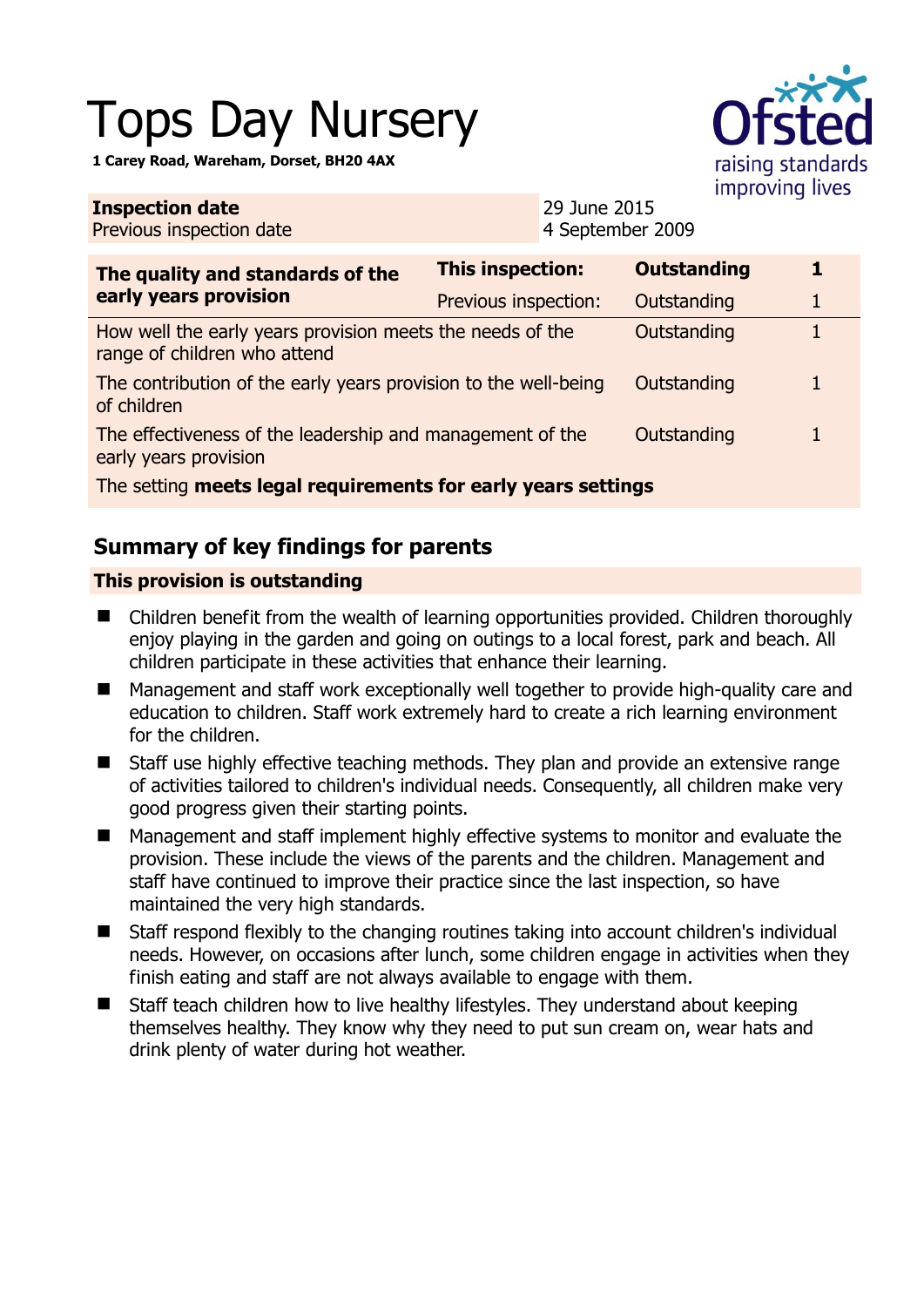# **What the setting needs to do to improve further**

## **To further improve the quality of the early years provision the provider should:**

 $\blacksquare$  review lunchtime routines to enable staff to engage with children in their chosen activities as they finish their lunch.

## **Inspection activities**

- The inspector observed staff's quality of teaching with children in the playroom and garden, and went to the local park to observe the children's sports day.
- The inspector completed a joint observation with the manager and held a meeting with the management team.
- $\blacksquare$  The inspector checked the evidence of the suitability and qualifications of staff working with the children, and the provider's procedures for evaluating their practice.
- The inspector spoke to staff and children at appropriate times, and took into account the views of the parents spoken to on the day of the inspection.
- The inspector looked at children's assessment records, planning and how parents are involved in this process.

**Inspector**  Lorraine Sparey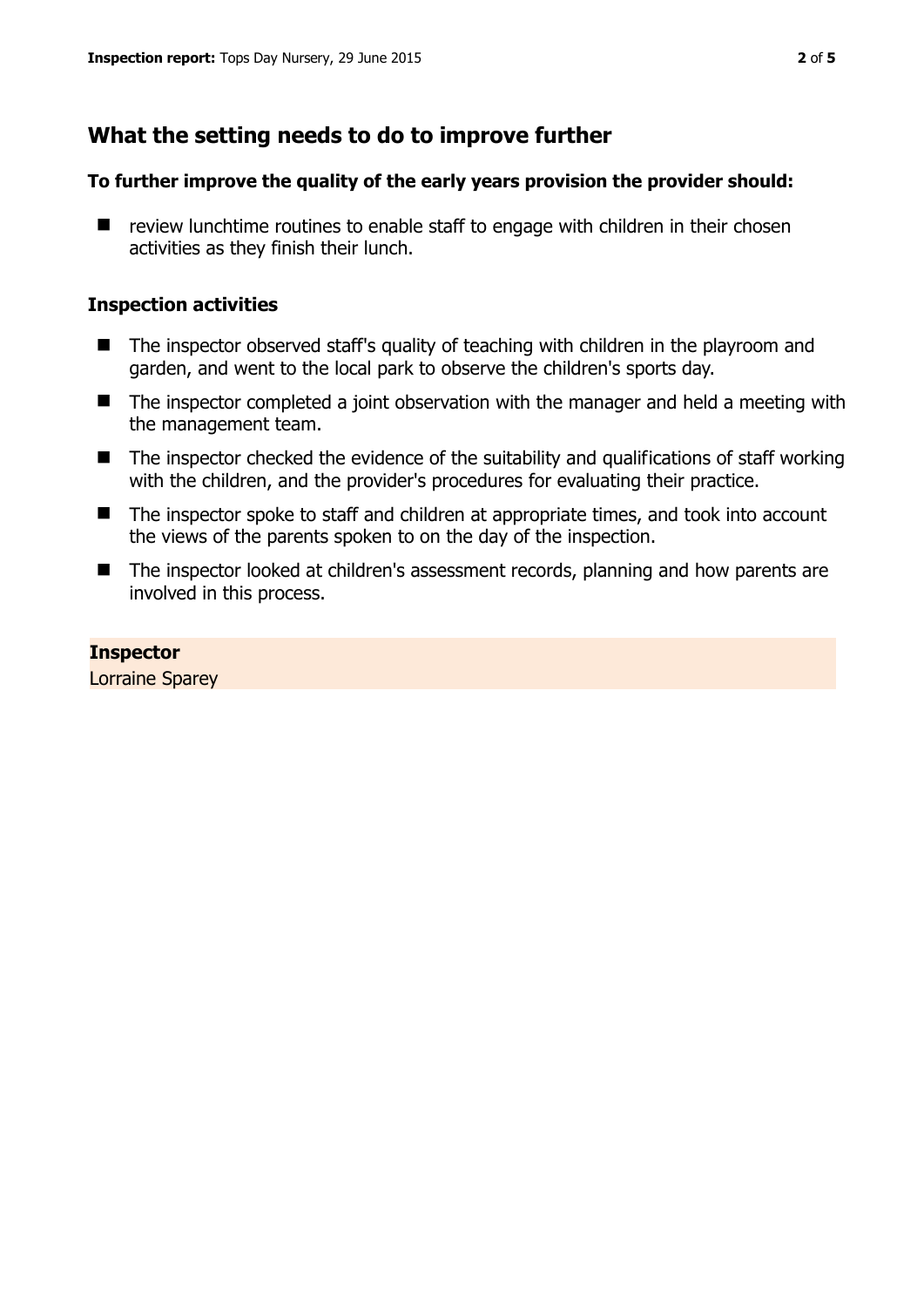# **Inspection findings**

#### **How well the early years provision meets the needs of the range of children who attend. This is outstanding**

Staff have a very secure understanding of children's individual needs based on their accurate assessments. They use a comprehensive system to observe, assess and record the next steps in children's learning and development. This means they can easily share them with parents and carers to fully involve them. Staff plan and provide rich learning opportunities in the nursery and make excellent use of the local community to enhance children's learning. Parents are highly involved and take an active role in their children's learning because staff involve them in all aspects of the provision. Children with additional needs are exceptionally well supported. Staff work very closely with other early years professionals to enable children to reach their full potential. Children thoroughly enjoy exploring the outdoor area. They mix potions using mud saying they are, 'making perfume', and add herbs and flowers to create different smells. Children are exceptionally well prepared for the next stage in their learning and the move to school.

## **The contribution of the early years provision to the well-being of children is outstanding**

Children's safety is given a high priority. Staff remind children about keeping safe while encouraging them to take appropriate risks and learn how to support their own safety and well-being. Children have excellent opportunities to play and exercise in the fresh air. For example, babies go out at least three times a day in the garden and the community, including visiting the beach where they can explore and investigate. Children's behaviour is excellent. Staff are positive role models and encourage children to negotiate, take turns and show consideration to others. Staff work very closely with parents to help them meet children's care needs extremely well. As a result, children's emotional development is particularly well supported. The nursery provides children with a rich learning environment where they can make lots of choices in their play, which fully promotes their independence.

## **The effectiveness of the leadership and management of the early years provision is outstanding**

Management provides excellent support for staff. They use their qualifications well and management leads by example, enabling staff to attend training and implement what they have learnt in their practice. For example, several staff went on a training course linked to supporting two-year-olds. They have since reorganised the play room to enable those children to learn new skills, such as throwing balls into large ceiling nets and hitting targets. Partnership with parents is extremely effective. Parents feel very included in their child's learning and report that the key staff know their children exceptionally well. There are highly effective systems in place to enable staff to work closely with other early years professionals to support children in the setting.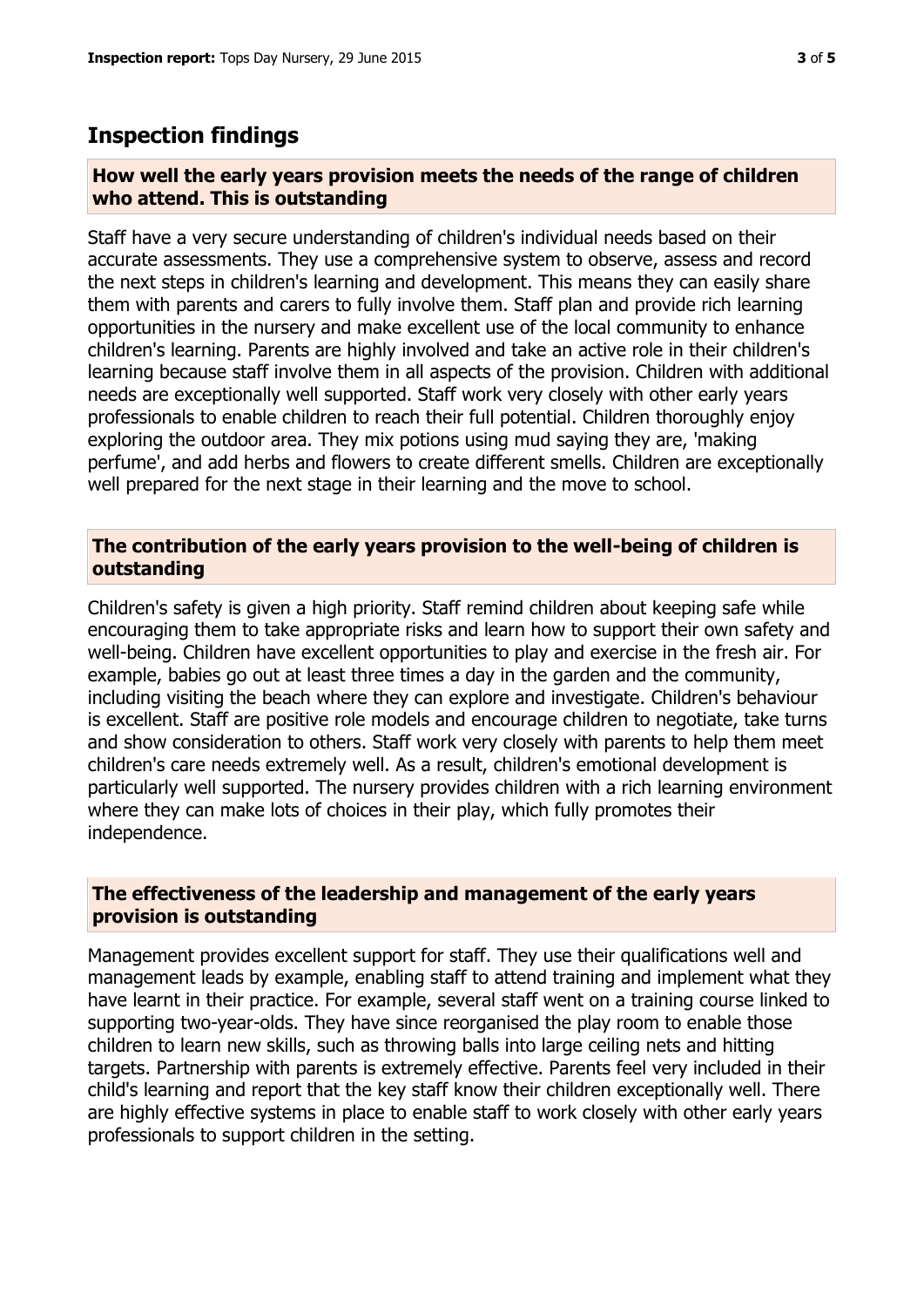# **Setting details**

| Unique reference number       | 144329                          |
|-------------------------------|---------------------------------|
| <b>Local authority</b>        | <b>Dorset</b>                   |
| <b>Inspection number</b>      | 987779                          |
| <b>Type of provision</b>      | Full-time provision             |
| <b>Registration category</b>  | Childcare - Non-Domestic        |
| Age range of children         | $0 - 8$                         |
| <b>Total number of places</b> | 47                              |
| Number of children on roll    | 94                              |
| <b>Name of provider</b>       | <b>Tops Day Nursery Limited</b> |
| Date of previous inspection   | 4 September 2009                |
| <b>Telephone number</b>       | 01929 555051                    |

Tops Day Nursery in Wareham, Dorset is one of a chain of 15 nurseries under private ownership. It opened in 2000 and operates from a converted residential property. The nursery is open each weekday from 7am until 8pm for 51 weeks of the year. The nursery supports children with special educational needs and/or disabilities and those for whom English is an additional language. The nursery employs 16 staff, including a manager, who work directly with the children. Of these, three hold qualifications at level4, six at level 3 and one at level 2. Additional members of staff are employed to support with domestic duties.

This inspection was carried out by Ofsted under sections 49 and 50 of the Childcare Act 2006 on the quality and standards of provision that is registered on the Early Years Register. The registered person must ensure that this provision complies with the statutory framework for children's learning, development and care, known as the Early Years Foundation Stage.

Any complaints about the inspection or the report should be made following the procedures set out in the guidance 'Complaints procedure: raising concerns and making complaints about Ofsted', which is available from Ofsted's website: www.gov.uk/government/organisations/ofsted. If you would like Ofsted to send you a copy of the guidance, please telephone 0300 123 4234, or email enquiries@ofsted.gov.uk.